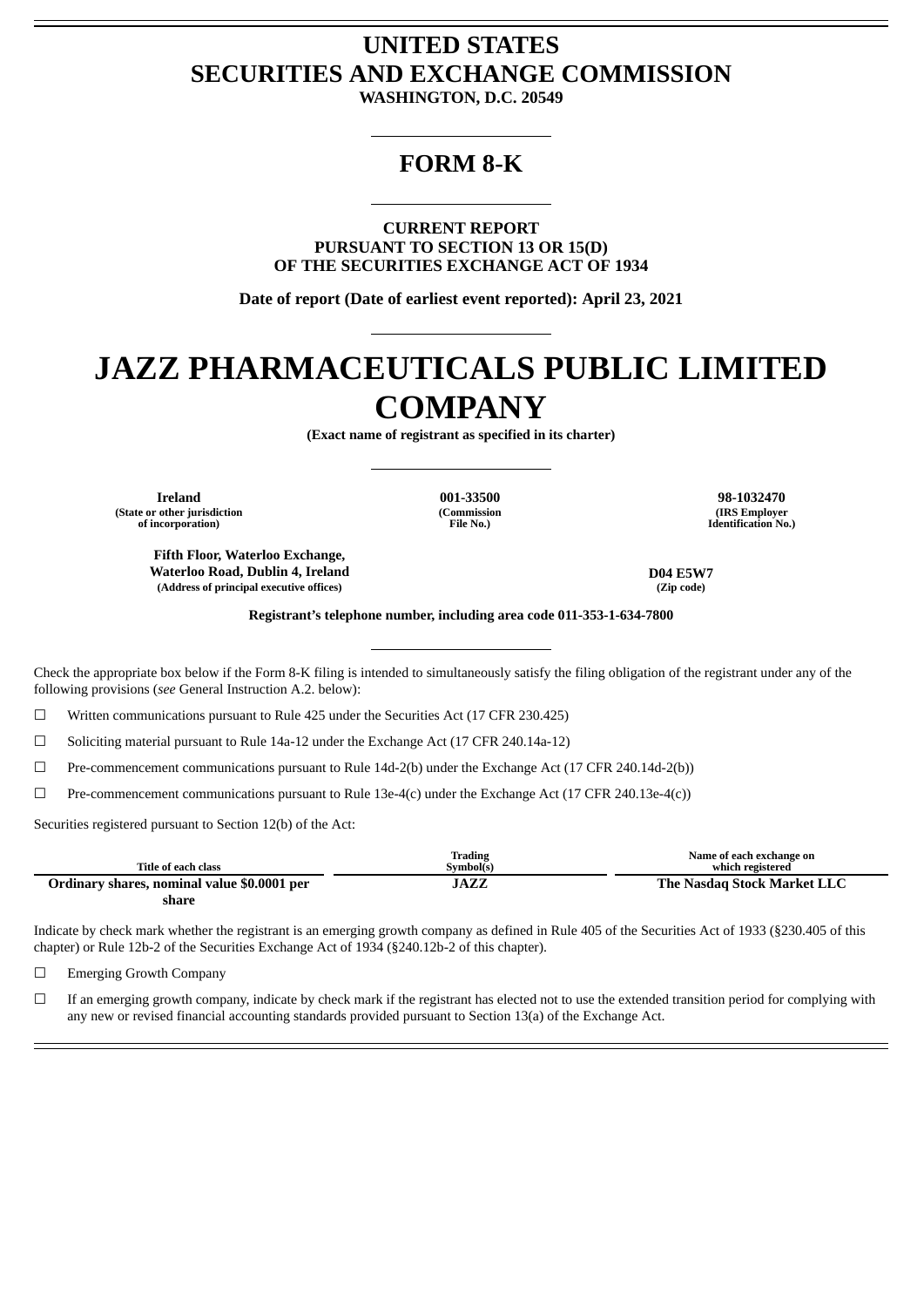#### **Item 8.01 Other Events.**

On April 23, 2021, Jazz Pharmaceuticals Public Limited Company and GW Pharmaceuticals plc issued a press release announcing, among other things, the voting results of the proposals presented at the special meetings of the shareholders of GW Pharmaceuticals plc held on April 23, 2021 and the scheduled date for the hearing of the High Court of Justice of England and Wales to sanction the acquisition. A copy of the press release is attached hereto as Exhibit 99.1 and incorporated herein by reference.

#### **Item 9.01 Financial Statements and Exhibits.**

(d) Exhibits

| Exhibit<br>No. | Description of Exhibit                                                       |
|----------------|------------------------------------------------------------------------------|
| 99.1           | Press Release, dated April 23, 2021.                                         |
| 104            | Cover Page Interactive Data File (embedded within the Inline XBRL document). |

**\* \* \***

#### **Forward-Looking Statements**

This communication contains forward-looking statements regarding Jazz and GW, including, but not limited to, statements related to the proposed acquisition of GW and the anticipated timing, results and benefits thereof, including the potential for Jazz to accelerate its growth and neuroscience leadership, and for the acquisition to provide long-term growth opportunities to create shareholder value; Jazz's expected financing for the transaction; and other statements that are not historical facts. You can generally identify forward-looking statements by the use of forward-looking terminology such as "anticipate," "believe," "continue," "could," "estimate," "expect," "explore," "evaluate," "intend," "may," "might," "plan," "potential," "predict," "project," "seek," "should," or "will," or the negative thereof or other variations thereon or comparable terminology. These forward-looking statements are based on each of the companies' current plans, objectives, estimates, expectations and intentions and inherently involve significant risks and uncertainties, many of which are beyond Jazz's or GW's control. Actual results and the timing of events could differ materially from those anticipated in such forward-looking statements as a result of these risks and uncertainties, which include, without limitation, risks and uncertainties associated with: Jazz's and GW's ability to complete the acquisition on the proposed terms or on the anticipated timeline, or at all, including risks and uncertainties related to securing the sanction of the High Court of Justice of England and Wales and satisfaction of other closing conditions to consummate the acquisition; the occurrence of any event, change or other circumstance that could give rise to the termination of the definitive transaction agreement relating to the proposed transaction; risks related to diverting the attention of GW and Jazz management from ongoing business operations; failure to realize the expected benefits of the acquisition; significant transaction costs and/or unknown or inestimable liabilities; the risk of shareholder litigation in connection with the proposed transaction, including resulting expense or delay; the risk that GW's business will not be integrated successfully or that such integration may be more difficult, time-consuming or costly than expected; Jazz's ability to obtain the expected financing to consummate the acquisition; risks related to future opportunities and plans for the combined company, including the uncertainty of expected future regulatory filings, financial performance and results of the combined company following completion of the acquisition; GW's dependence on the successful commercialization of Epidiolex/Epidyolex and the uncertain market potential of Epidiolex; pharmaceutical product development and the uncertainty of clinical success; the regulatory approval process, including the risks that GW may be unable to submit anticipated regulatory filings on the timeframe anticipated, or at all, or that GW may be unable to obtain regulatory approvals of any of its product candidates, including nabiximols and Epidiolex for additional indications, in a timely manner or at all; disruption from the proposed acquisition, making it more difficult to conduct business as usual or maintain relationships with customers, employees or suppliers; effects relating to the announcement of the acquisition or any further announcements or the consummation of the acquisition on the market

2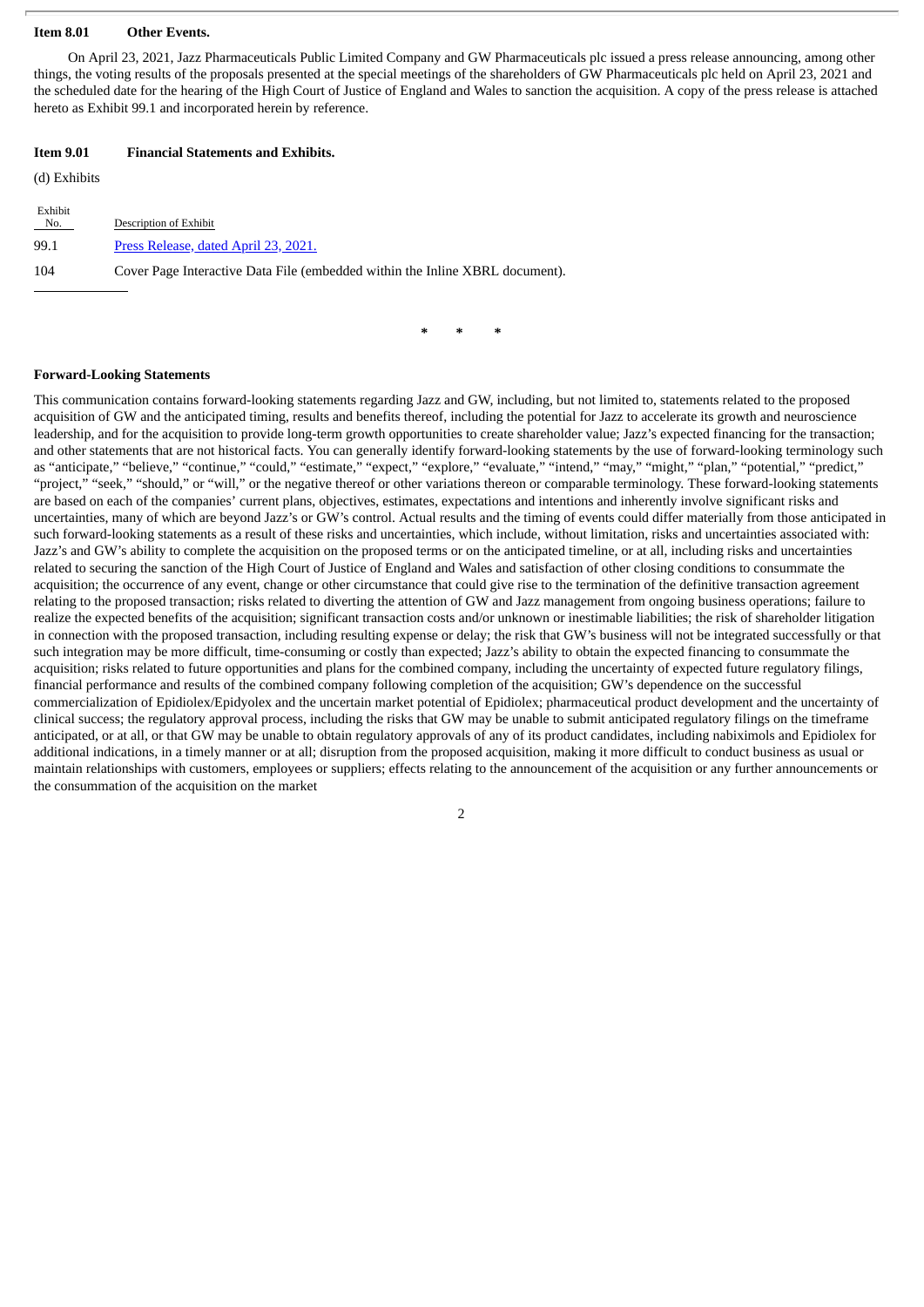price of Jazz's ordinary shares or GW's American depositary shares or ordinary shares; the possibility that, if Jazz does not achieve the perceived benefits of the acquisition as rapidly or to the extent anticipated by financial analysts or investors, the market price of Jazz's ordinary shares could decline; potential litigation associated with the possible acquisition; regulatory initiatives and changes in tax laws; market volatility; and other risks and uncertainties affecting Jazz and GW, including those described from time to time under the caption "Risk Factors" and elsewhere in Jazz's and GW's Securities and Exchange Commission (the "SEC") filings and reports, including Jazz's Annual Report on Form 10-K for the fiscal year ended December 31, 2020, GW's Annual Report on Form 10-K for the fiscal year ended December 31, 2020, GW's definitive proxy statement filed with the SEC on March 15, 2021 and future filings and reports by either company. In addition, while Jazz and GW expect the COVID-19 pandemic to continue to adversely affect their respective business operations and financial results, the extent of the impact on the combined company's ability to generate sales of and revenues from its approved products, execute on new product launches, its clinical development and regulatory efforts, its corporate development objectives and the value of and market for its ordinary shares, will depend on future developments that are highly uncertain and cannot be predicted with confidence at this time. Moreover, other risks and uncertainties of which Jazz or GW are not currently aware may also affect each of the companies' forward-looking statements and may cause actual results and the timing of events to differ materially from those anticipated. Investors are cautioned that forward-looking statements are not guarantees of future performance. The forward-looking statements made in this communication are made only as of the date hereof or as of the dates indicated in the forward-looking statements and reflect the views stated therein with respect to future events as at such dates, even if they are subsequently made available by Jazz or GW on their respective websites or otherwise. Neither Jazz nor GW undertakes any obligation to update or supplement any forward-looking statements to reflect actual results, new information, future events, changes in its expectations or other circumstances that exist after the date as of which the forward-looking statements were made.

3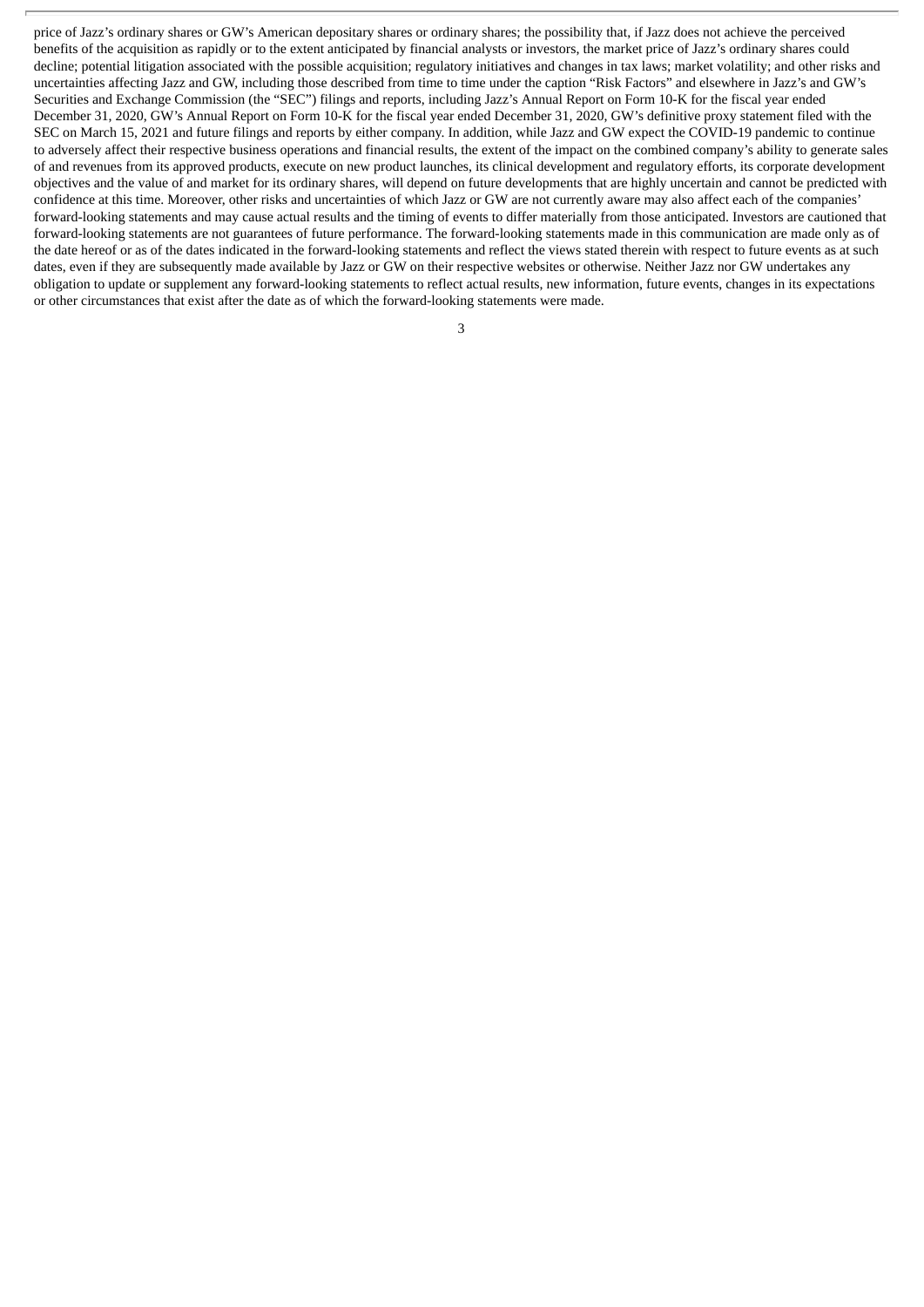**SIGNATURES**

Pursuant to the requirements of the Securities Exchange Act of 1934, the registrant has duly caused this report to be signed on its behalf by the undersigned hereunto duly authorized.

#### Date: April 23, 2021 **JAZZ PHARMACEUTICALS PUBLIC LIMITED COMPANY**

| By:    | /s/ Neena M. Patil                                       |
|--------|----------------------------------------------------------|
| Name:  | Neena M. Patil                                           |
| Title: | Chief Legal Officer and SVP, Legal and Corporate Affairs |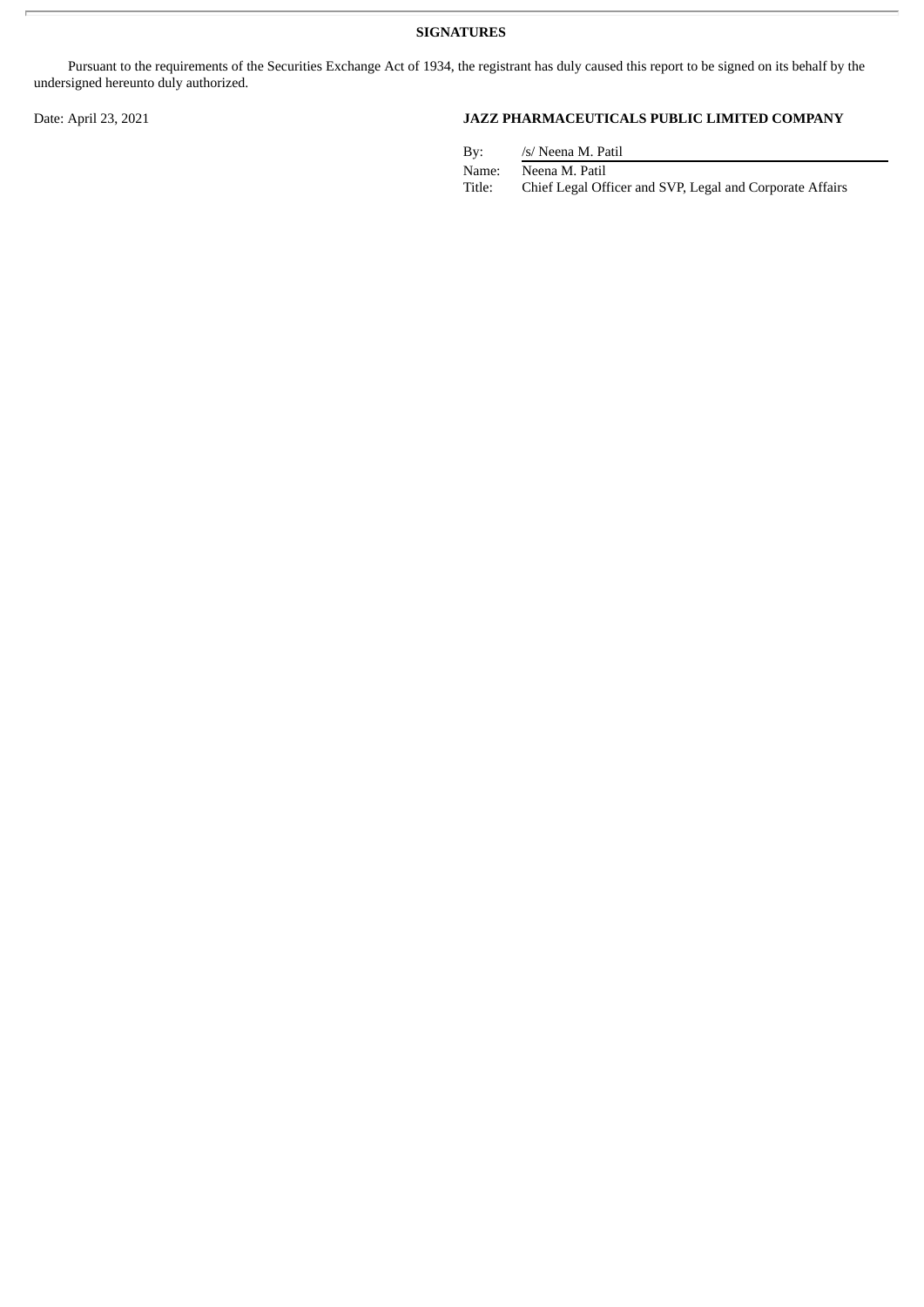<span id="page-4-0"></span>

#### **GW Pharmaceuticals Shareholders Approve Acquisition by Jazz Pharmaceuticals**

**LONDON and DUBLIN, April 23, 2021** *–* GW Pharmaceuticals plc (Nasdaq: GWPH) (GW) and Jazz Pharmaceuticals plc (Nasdaq: JAZZ) (Jazz) today announced that GW's shareholders voted to approve the acquisition of GW by a subsidiary of Jazz (or its nominee(s)) at the GW shareholder meetings held today. The proposals required to be approved by GW's shareholders in order to complete the acquisition were each approved. In addition, the non-binding, advisory proposal to approve certain compensation arrangements for GW's named executive officers was approved. Detailed information regarding the results will be made available by GW in a filing with the U.S. Securities and Exchange Commission (SEC).

All shareholder and regulatory approvals required for the acquisition have now been obtained. Completion of the acquisition remains subject to the sanction by the High Court of Justice of England and Wales (Court) and other customary closing conditions. The Court hearing to sanction the acquisition is currently scheduled for May 5, 2021, and the completion of the acquisition is expected to occur shortly thereafter.

#### **About GW Pharmaceuticals plc**

Founded in 1998, GW is a biopharmaceutical company focused on discovering, developing and commercializing novel therapeutics from its proprietary cannabinoid product platform in a broad range of disease areas. The Company's lead product, EPIDIOLEX® (cannabidiol) oral solution, is commercialized in the U.S. by its U.S. subsidiary Greenwich Biosciences for the treatment of seizures associated with Lennox Gastaut syndrome (LGS), Dravet syndrome, or tuberous sclerosis complex (TSC) in patients one year of age and older. This product has received approval in the European Union under the tradename EPIDYOLEX<sup>®</sup> for the adjunctive treatment of seizures associated with LGS or Dravet syndrome in conjunction with clobazam in patients two years and older and for adjunctive use to treat seizures associated with TSC, in patients two years of age and older. The Company has a deep pipeline of additional cannabinoid product candidates, in particular nabiximols, for which the Company is advancing multiple late-stage clinical programs in order to seek FDA approval in the treatment of spasticity associated with multiple sclerosis and spinal cord injury. The Company has additional cannabinoid product candidates in clinical trials for autism and schizophrenia.

#### **About Jazz Pharmaceuticals plc**

Jazz Pharmaceuticals plc (Nasdaq: JAZZ) is a global biopharmaceutical company dedicated to developing and commercializing life-changing medicines that transform the lives of patients with serious diseases — often with limited or no options. We have a diverse portfolio of marketed medicines and novel product candidates, from early- to late-stage development, in key therapeutic areas. Our focus is in neuroscience,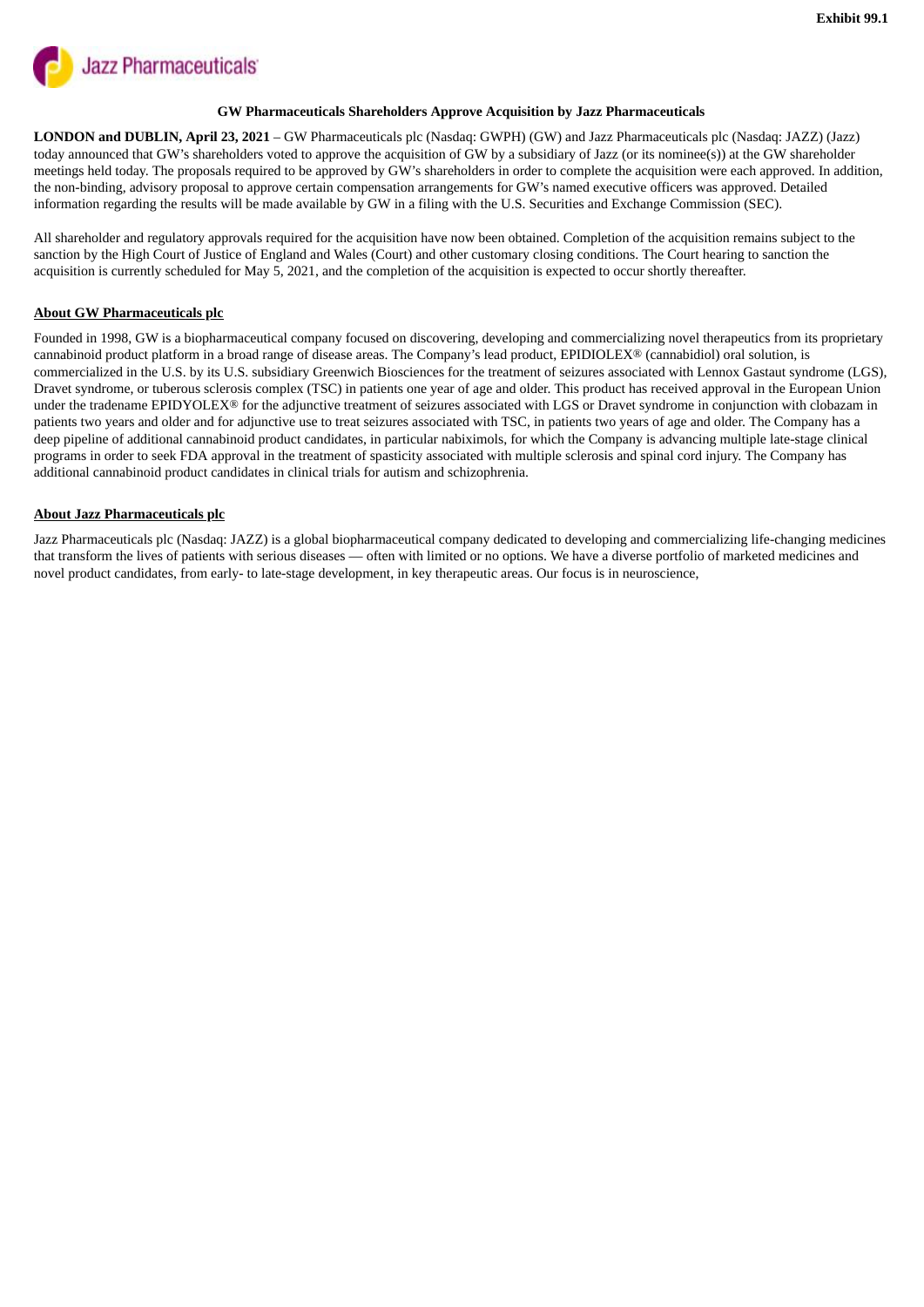including sleep and movement disorders, and in oncology, including hematologic malignancies and solid tumors. We actively explore new options for patients including novel compounds, small molecule advancements, biologics and innovative delivery technologies. Jazz is headquartered in Dublin, Ireland and has employees around the globe, serving patients in more than 90 countries. For more information, please visit www.jazzpharmaceuticals.com.

#### **GW Pharmaceuticals Media Contacts:**

US: Kristen Cardillo, Vice President, Corporate Communication kcardillo@gwpharm.com +1 760 579 6628

UK: Ben Atwell, FTI Consulting London ben.atwell@fticonsulting.com +44 (0)20 3727 1000

#### **GW Pharmaceuticals Investor Contact:**

Scott Giacobello, Chief Financial Officer sgiacobello@gwpharm.com +1 (760) 795 2200

#### **Jazz Pharmaceuticals Media Contact:**

Jacqueline Kirby, Vice President, Corporate Affairs & Government Relations Ireland +353 1 697 2141 U.S. +1 215 867 4910

#### **Jazz Pharmaceuticals Investor Contact:**

Andrea N. Flynn, Ph.D., Vice President, Head, Investor Relations Ireland +353 1 634 7887 U.S. +1 650 496 2717

#### **Forward Looking Statements**

This communication contains forward-looking statements within the meaning of the Private Securities Litigation Reform Act of 1995 regarding GW and Jazz including, but not limited to, statements related to the proposed acquisition of GW and the anticipated timing for the completion thereof; statements regarding the expectations and beliefs of the board of directors of GW, GW management, the board of directors of Jazz or Jazz management and other statements that are not historical facts. You can generally identify forward-looking statements by the use of forward-looking terminology such as "anticipate," "believe," "continue," "could," "estimate," "expect," "explore," "evaluate," "intend," "may," "might," "plan," "potential," "predict," "project," "seek," "should," or "will," or the negative thereof or other variations thereon or comparable terminology. These forward-looking statements are based on each of the companies' current plans, objectives, estimates, expectations and intentions and inherently involve significant risks and uncertainties, many of which are beyond GW's or Jazz's control. Actual results and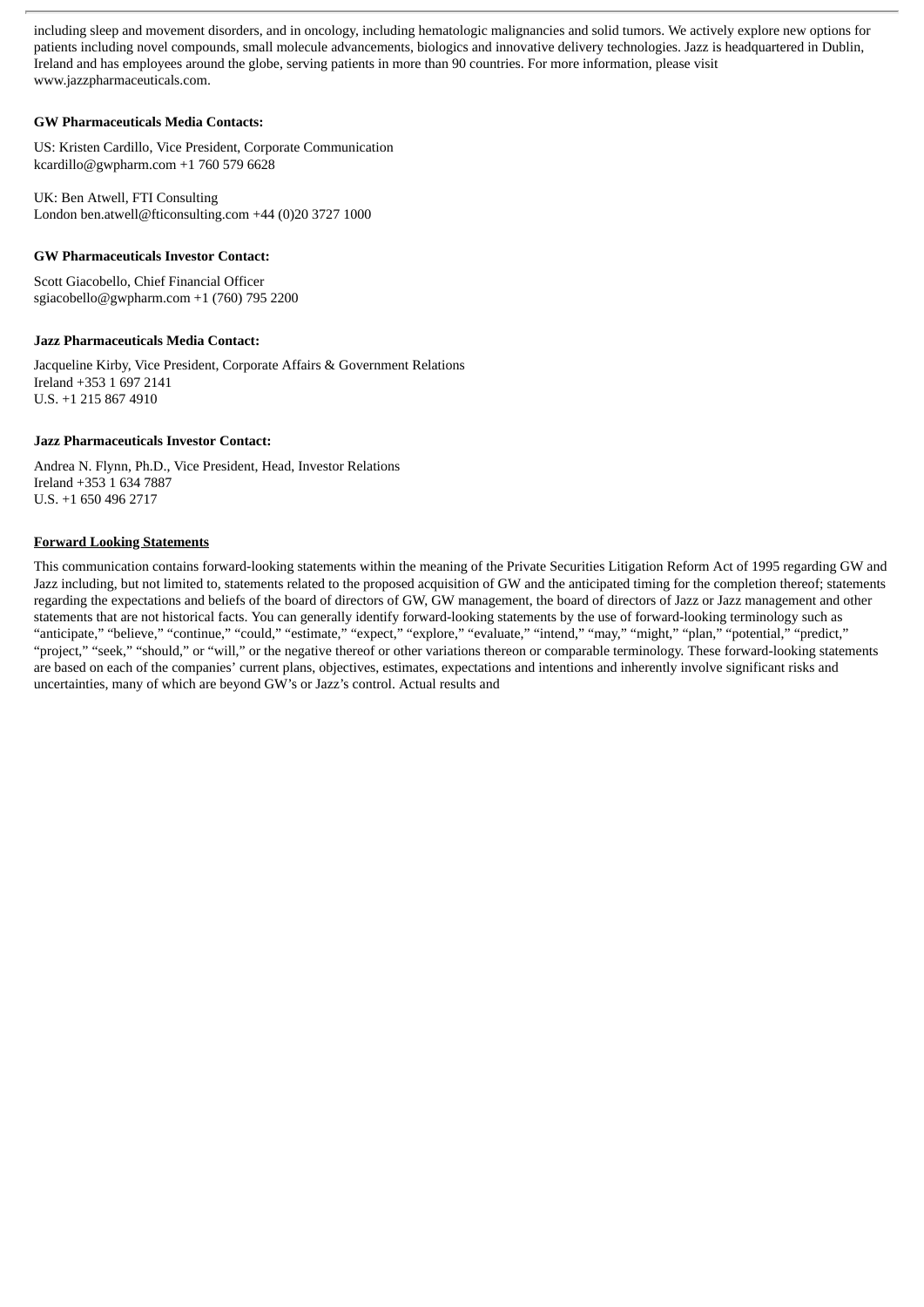the timing of events could differ materially from those anticipated in such forward-looking statements as a result of these risks and uncertainties, which include, without limitation, risks and uncertainties associated with GW's and Jazz's ability to complete the acquisition on the proposed terms or on the anticipated timeline, or at all, including: risks and uncertainties related to the sanction of the Court and satisfaction of other closing conditions to consummate the acquisition; the occurrence of any event, change or other circumstance that could give rise to the termination of the definitive transaction agreement relating to the acquisition; risks related to diverting the attention of GW and Jazz management from ongoing business operations; failure to realize the expected benefits of the acquisition; significant transaction costs and/or unknown or inestimable liabilities; the risk of shareholder litigation in connection with the acquisition, including resulting expense or delay; the risk that GW's business will not be integrated successfully or that such integration may be more difficult, time-consuming or costly than expected; Jazz's ability to obtain the expected financing to consummate the acquisition; risks related to future opportunities and plans for the combined company, including the uncertainty of expected future regulatory filings, financial performance and results of the combined company following completion of the acquisition; GW's or the combined company's dependence on the successful commercialization of Epidiolex or Epidyolex (the trade name for Epidiolex in Europe) and the uncertain market potential of Epidiolex/Epidyolex; pharmaceutical product development and the uncertainty of clinical success; the regulatory approval process, including the risks that GW or Jazz may be unable to submit anticipated regulatory filings on the timeframe anticipated, or at all, or that GW or the combined company may be unable to obtain regulatory approvals of any product candidates, including nabiximols and Epidiolex/Epidyolex for additional indications, in a timely manner or at all; disruption from the acquisition, making it more difficult to conduct business as usual or maintain relationships with customers, employees, distributors, suppliers or other third parties; effects relating to the announcement of the acquisition or any further announcements or the consummation of the acquisition on the market price of Jazz ordinary shares, GW American depositary shares or GW ordinary shares; the possibility that, if Jazz does not achieve the perceived benefits of the acquisition as rapidly or to the extent anticipated by financial analysts or investors, the market price of Jazz ordinary shares could decline; regulatory initiatives and changes in tax laws; market volatility; and other risks and uncertainties affecting GW and Jazz, including those described from time to time under the caption "Risk Factors" and elsewhere in GW's and Jazz's SEC filings and reports, including GW's Annual Report on Form 10-K for the fiscal year ended December 31, 2020, Jazz's Annual Report on Form 10-K for the fiscal year ended December 31, 2020, GW's definitive proxy statement filed with the SEC on March 15, 2021 and future filings and reports by either company. In addition, while GW and Jazz expect the COVID-19 pandemic to continue to adversely affect their respective business operations and financial results, the extent of the impact on the combined company's ability to generate sales of and revenues from its approved products, execute on new product launches, its clinical development and regulatory efforts, its corporate development objectives and